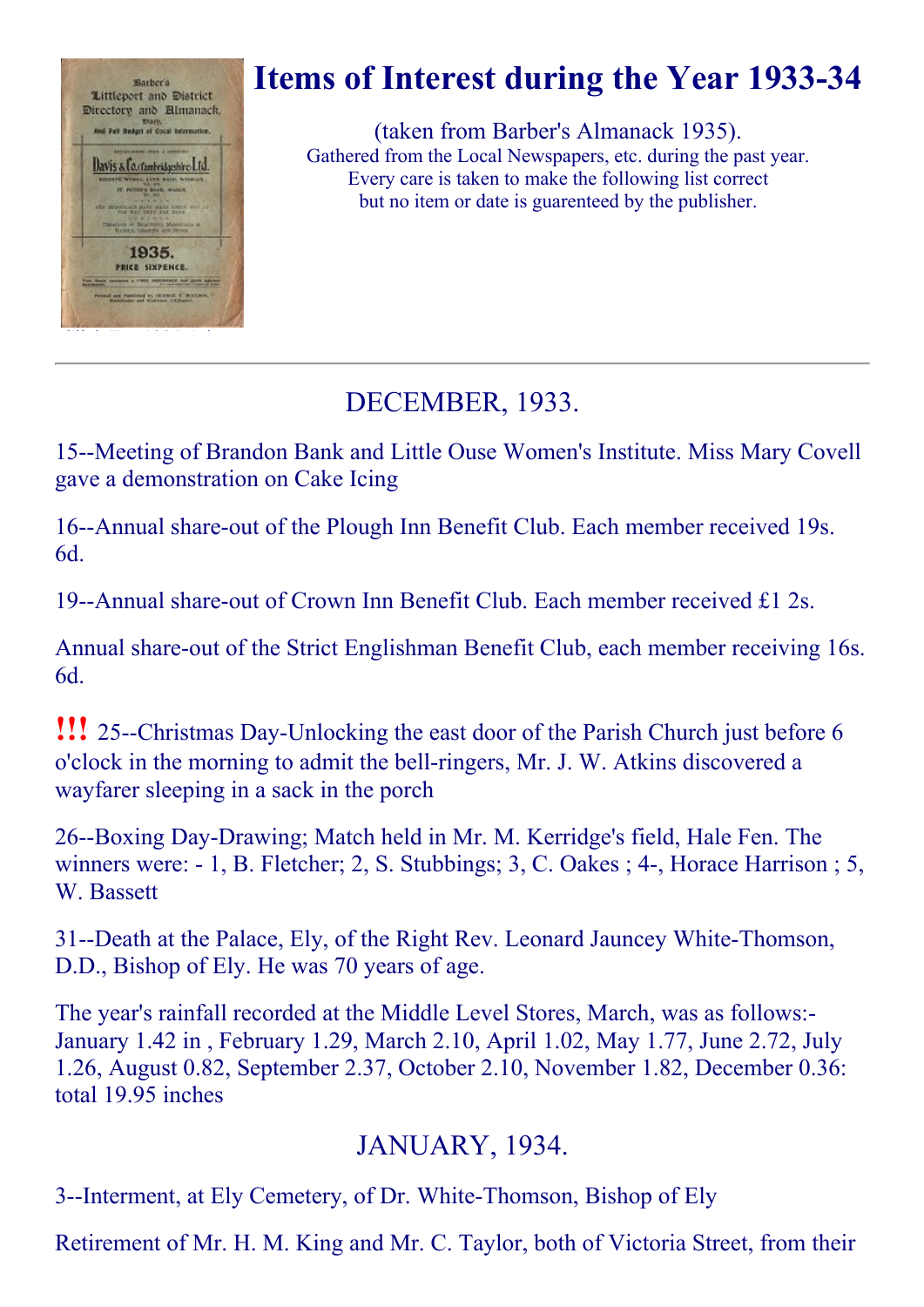respective positions on the staff of Mersrs. Hope Bros.' Shirt Factory after having completed between them over a century's service in the employ of the Factory

Mr. A. J. Cox appointed to the position of Stationmaster at Chatteris after spending 25 years at Littleport in the service of the Railway Company

8--Monthly meeting of Women's Institute. Demonstrations of the making of raised pork pies and brandy snaps were given by Mrs. Law and Mrs. G. Summerlee and a presentation was made to Mrs. Percy Crabb for gaining the greatest aggregate of marks in competitions during 1933

9--Members of the St. Matthew's Branch of the Mothers' Union entertained members of the Coveney and Stuntney branches

11--Retirement from his position as postman of Mr. Percy Smith, of 8, Victoria Street

14--Preacher at the Men's Service, held in the Parish Church, was the Rev. E. White, Rector of Orwell

16--Infant Welfare Centre New Year's Party held in Victoria Street Methodist Schoolroom

17--Miss I. Coverdale, the Secretary of the local branch of the Junior Imperial League, presented with an arm chair by members of the " Imps" to mark her forthcoming marriage to Mr. S. Stanley

Over 60 members of the Women's Meeting entertained to tea in the Constitutional Hall by Mrs. H. J. Martin and Mrs. H. G. Martin

19--Annual Meeting of Littleport British Legion Club

20--Death, at Four Balls Farm, Little Downham, of Mrs. Emma Jane Mott. Mrs. Mott, who was 83 years of age, was a native of Littleport, and resided at Orchard House. Her husband, Mr. Wm. Mott, died in June, 1919, and five years afterwards, Mrs. Mott went to live with her elder son, Mr. T. W. O. Mott, at Four Balls Farm, Little Downham

22-Young People's New Year's Party held at Highfield Mission Room, Globe Lane

!!! Meeting of Parochial Church Council. It was decided to accept the estimate of Messrs. John Taylor & Co., of Loughborough, for their-hanging of the Parish Church bells at a cost of £142 10s. 0d.

28--Memorial Service to the late Mrs. E. J. Mott, held at St. Matthew's Church

29--Bi-monthly meeting of Town Lands Charity. It was decided to pull down four of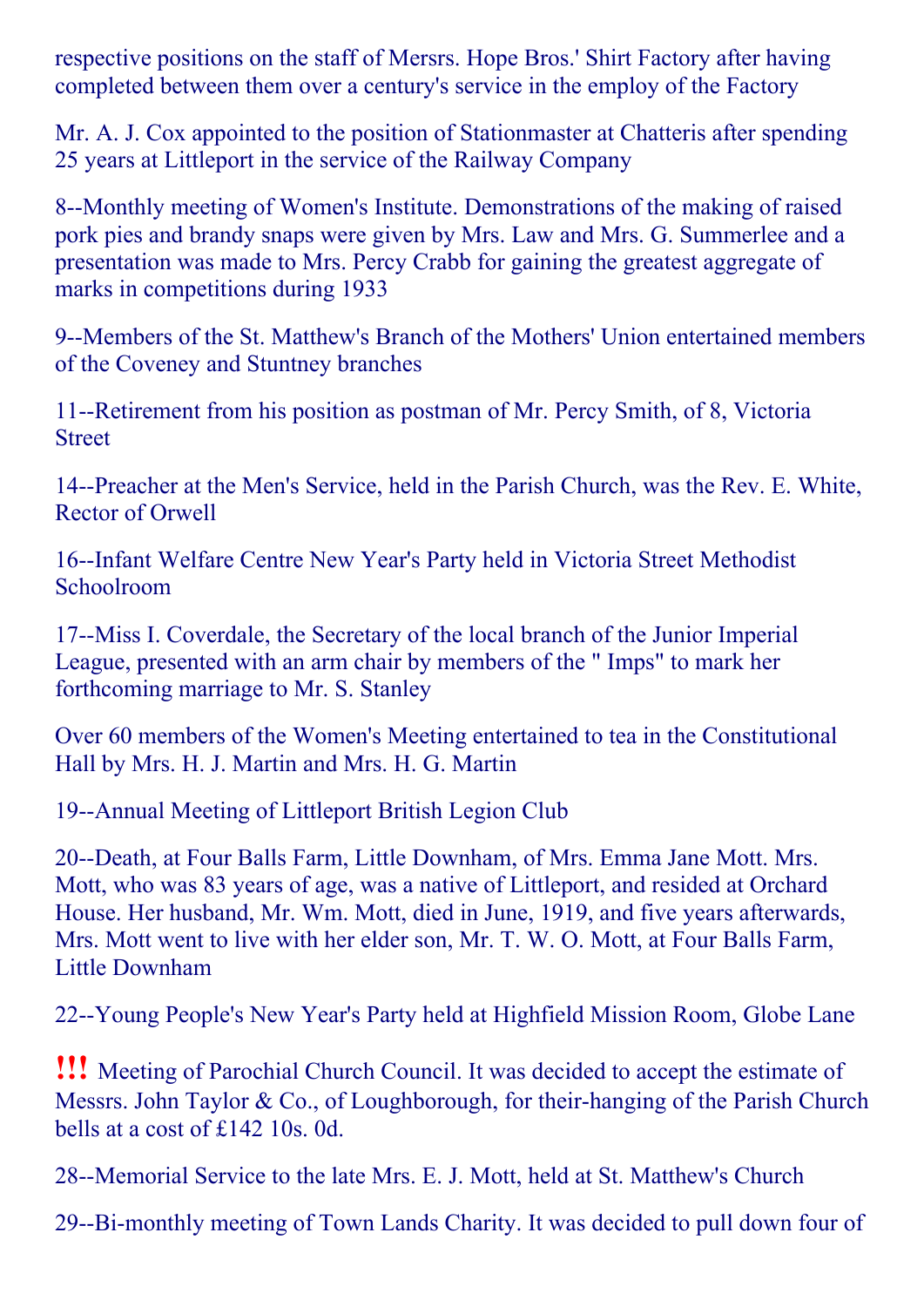the cottages in the Holmes and erect four new dwellings on a fresh site

31--About 30 juvenile members of the "Hereward" Lodge of Oddfellows entertained at the Crown Inn

#### FEBRUARY, 1934.

1--Lecture, given at the Alexandra Girls' Club, by Miss D. Defew, B.A., on "Country" Life in Literature."

2--Members of St. Matthew's Mothers' Union entertained their enrolling member, Mrs. Brace, to tea

5--Annual Meeting of Littleport Nursing Association Mothers' Union monthly meeting. An address on "The Call to Renewal" was given by Mrs. Walker, of Cambridge

Half-yearly meeting of the British Syrian Mission held at Highfield Mission Room. Mr. J. D. Maitland-Kirwan, Hon. General Secretary of the Mission, was the speaker

7--Annual Church Social held at Constitutional Hall

10--Jumble Sale, organised by the Littleport Liberal Tennis Club, showed a profit of over £7

11--Littleport British Legion Band gave a Concert at the Empire Theatre in aid of band funds

12--Monthly meeting of Women's Institute. A hair-waving demonstration was given by Miss C. Mather and Miss O. Curtis

16-Final round of billiards handicap for Messrs. Greene King  $&$  Sons' Challenge Shield played off at the Constitutional Club. Mr. A. W. Thompson was the winner

19--Mrs. Hannah Smith, of 27, Victoria Street, Littleport, oldest inhabitant, celebrated her 99th birthday

The staff of the Littleport L. & N.E. Railway met at the Marquis of Granby Hotel to bid farewell to Mr. A. J. Cox. Mr. Cox was presented with a handsome aneroid barometer, subscribed for by the staff

23--Mr. A. J. Cox commenced his new duties as Stationmaster at Chatteris Organ Recital, given by Mr. R. Fenn in St. John's Methodist Church, High Street

26--Mr. A. G. Drake, Water Rent Collector and Inspector to the Ely Rural District Council, conveyed to Addenbrooke's Hospital, suffering with a fractured leg, the result of a motor accident at the junction of Camel Road and Poplar Road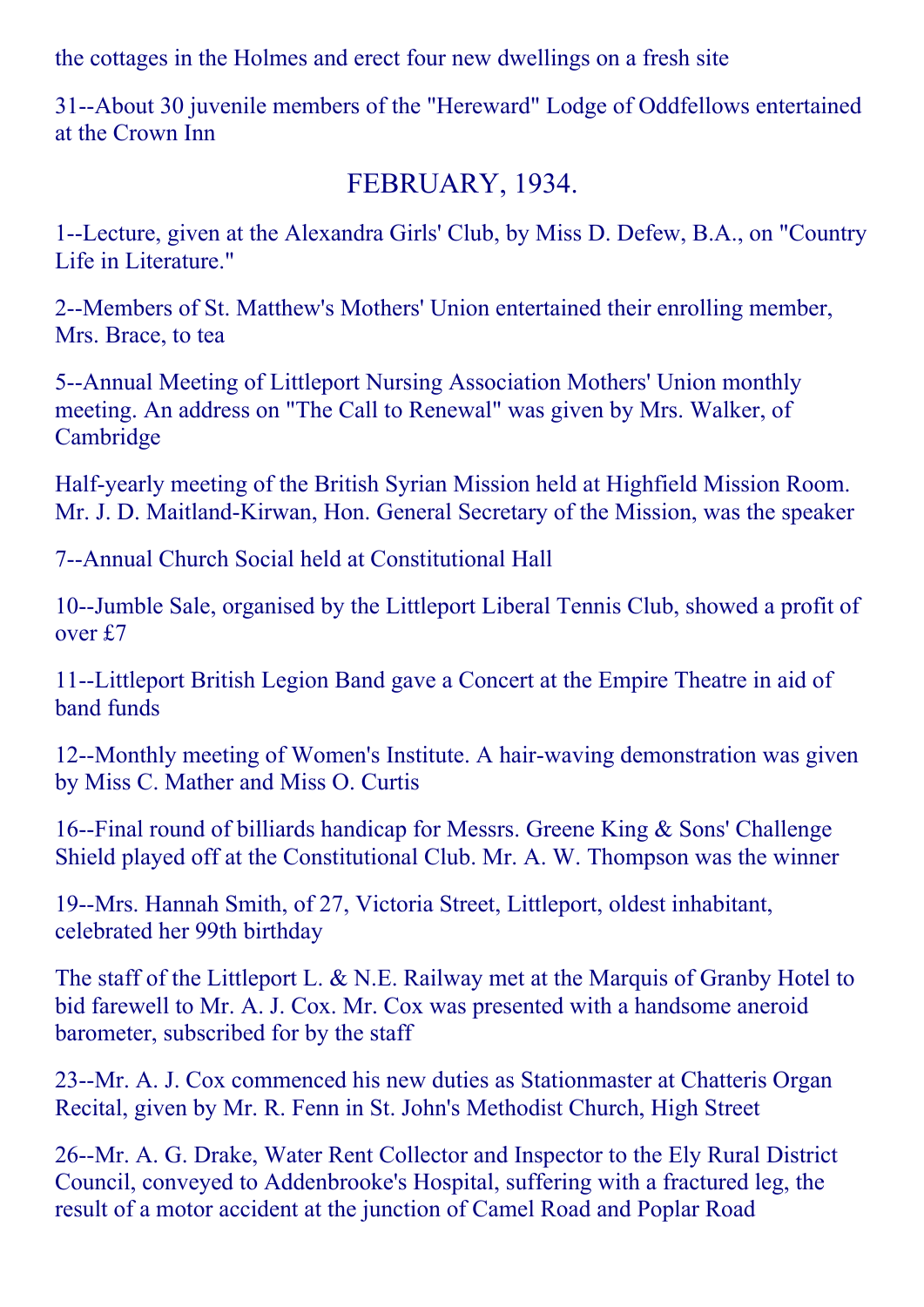28--Over 200 people attended the Littleport Women's Institute Party, Concert and Dance, held at the Constitutional Hall

Annual meeting of Little Ouse and Brandon Bank Cricket Club

# MARCH, 1934.

5--Parish meeting held in Town Hall for purpose of electing new Parish Council. Less than thirty electors were present

**!!!** 6--Six fine bream, weighing 17 lbs., caught in the river, near Sandhill Bridge, by Mr. Mac Strawson, a member of the Angling Club. The largest weighed 4 lbs.

7--A play entitled "The Yellow Dwarf" performed by members of Littleport St. John's Methodist Church Sunday School in the Constitutional Hall Lantern lecture entitled "The History of the Fens" given by Major Gordon Fowler at the Town Hall. The collection was in aid of the funds of the newly formed troop of Boy Scouts

9--At a meeting of the Ely Field Club, at Ely, Dr. P. A. Hendley gave a talk on the Art of India

Members of the Constitutional Club defeated the British Legion Club in a games tournament by 15 points to 14

10--Mr. Wm. R. C. Carmen, who was a native of Littleport, died at his home at Leyton, London, at the age of 42 years

11--Mothering Sunday observed at St. Matthew's Church

12--Members of Southery Women's Institute attended the monthly meeting of the Littleport branch. A demonstration of french polishing was given by Miss Crouch, assisted by Mrs. McKelvie, of Ely

13--Consecration of the new lodge of the R.A.O.B. and initiation of applicants by the "Grand Primo" took place in the new "Plough and Harrow" Hotel. The lodge is named the "Cutlack" lodge

13-Fire Brigade called to extinguish a fire which broke out in a houseboat at the Dock, where Mr. Green, a fish hawker, had been living

Death, at the General Hospital, Harrogate, at the age of 80 years, of Mrs. Mary Myrton Gibson, a sister of the late Mr. T. J. Mott, of Littleport. Mrs. Gibson, who was born at Sutton, spent her childhood in Littleport

Members of the Wesley Guild joined with others at a meeting in connection with Methodist Home Missions at St. John's Schoolroom. The speaker was the Rev. W. James, of Cambridge, who was circuit minister at Littleport 40 years ago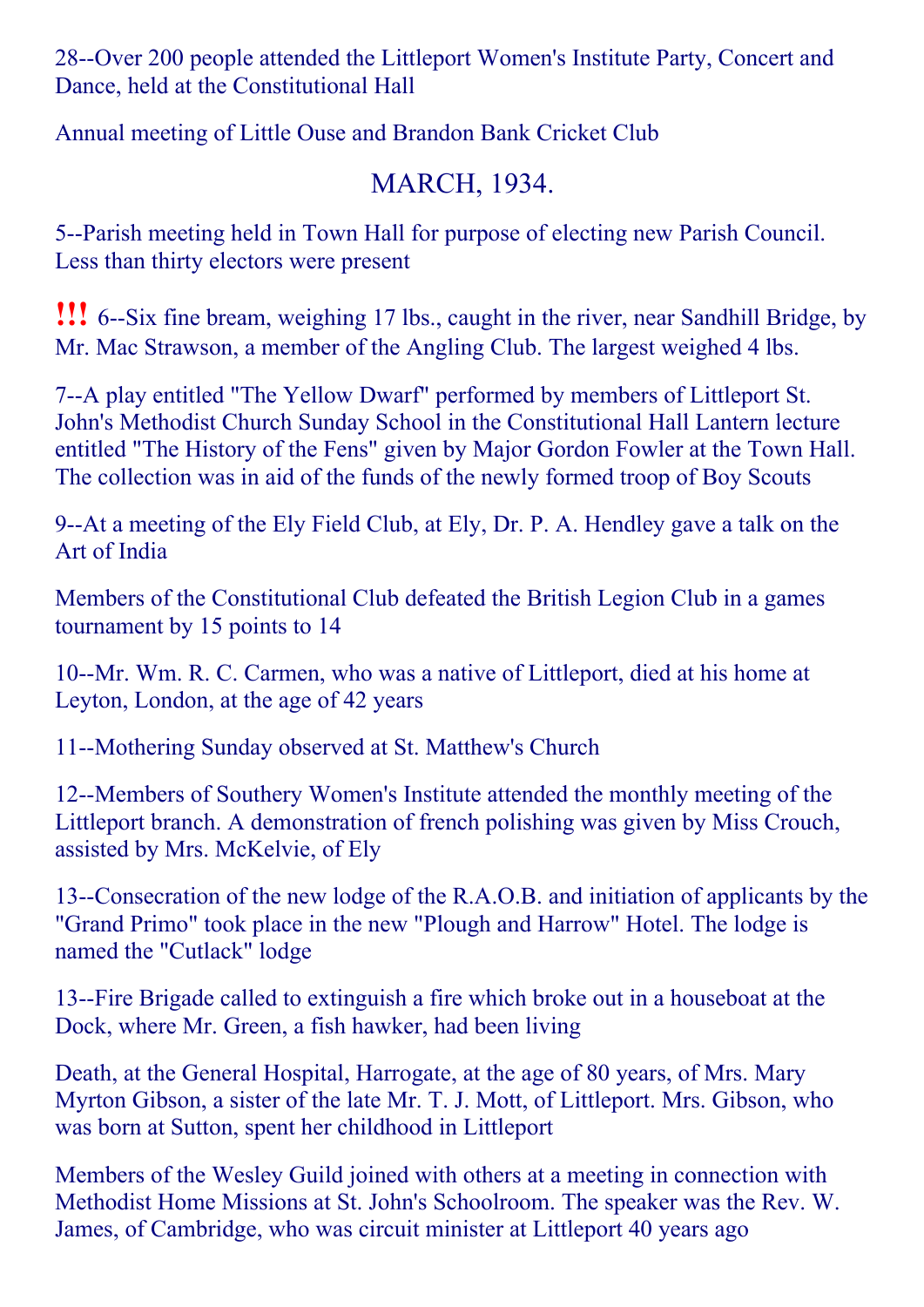Death at Addenbrooke's Hospital, Cambridge, of Mr. Henry M. King, at the age of 71 years

15--Interment, at Littleport Cemetery, of Mrs. M. M. Gibson

The members of the Littleport British Legion defeated members of the Little Downham branch in a games tournament held at the Littleport Legion Club

16--Annual General Meeting of Littleport Cricket Club

Interment of Mr. W. K. C. Carmen at Littleport Cemetery

Concert, held at St. Matthew's Institute, in aid of St. Matthew's Sunday School funds

19--The members of the "Rising Sun" Dart Club defeated the "Sun" Club, Stretham, by the odd game in 15

20--Mrs. A. F. Price and Miss G. Cawthorne were the winners of a badminton tournament organised by the Alexandra Girls' Club

23--Games tournament, Constitutional Club v. British Legion Club, held at Constitutional Club. Constitutional Club won by 19 points, to 16 points

25--Death, at Southery, of Mr. Wm. Thornhill, who formerly resided at Globe Lane, Littleport. He was 72 years of age

26--Mr. W. C. Howard commenced his duties at Littleport as Stationmaster. He was formerly Stationmaster at Dullingham, Cambs.

The Right Rev. B. 0. F. Heywood, M.A., Lord Bishop Suffragan of Hull, appointed to the Bishopric of Ely

!!! Ely Rural District Council Election at Littleport. Only <sup>28</sup> per cent, of the electorate voted. Mr. H. K. Cross headed the poll

30--Good Friday-The Right Rev. Bishop H. Mc C. E Price, D.D., conducted the two hours' service held at the Parish Church

Lantern Service at St. John's Church, Little Ouse. The Vicar (Rev. F. Halliwell) conducted the Service Service of Song entitled "A Springtime Message," held at Victoria Street Methodist Church.

31--Lantern Service at the Parish Church taken by the Vicar (Rev. N. W. Shelton). The subject was "The Stations of the Cross"

# APRIL, 1934.

**!!!** 1--Easter Day-Unveiling at the Parish Church of a painted window, a memorial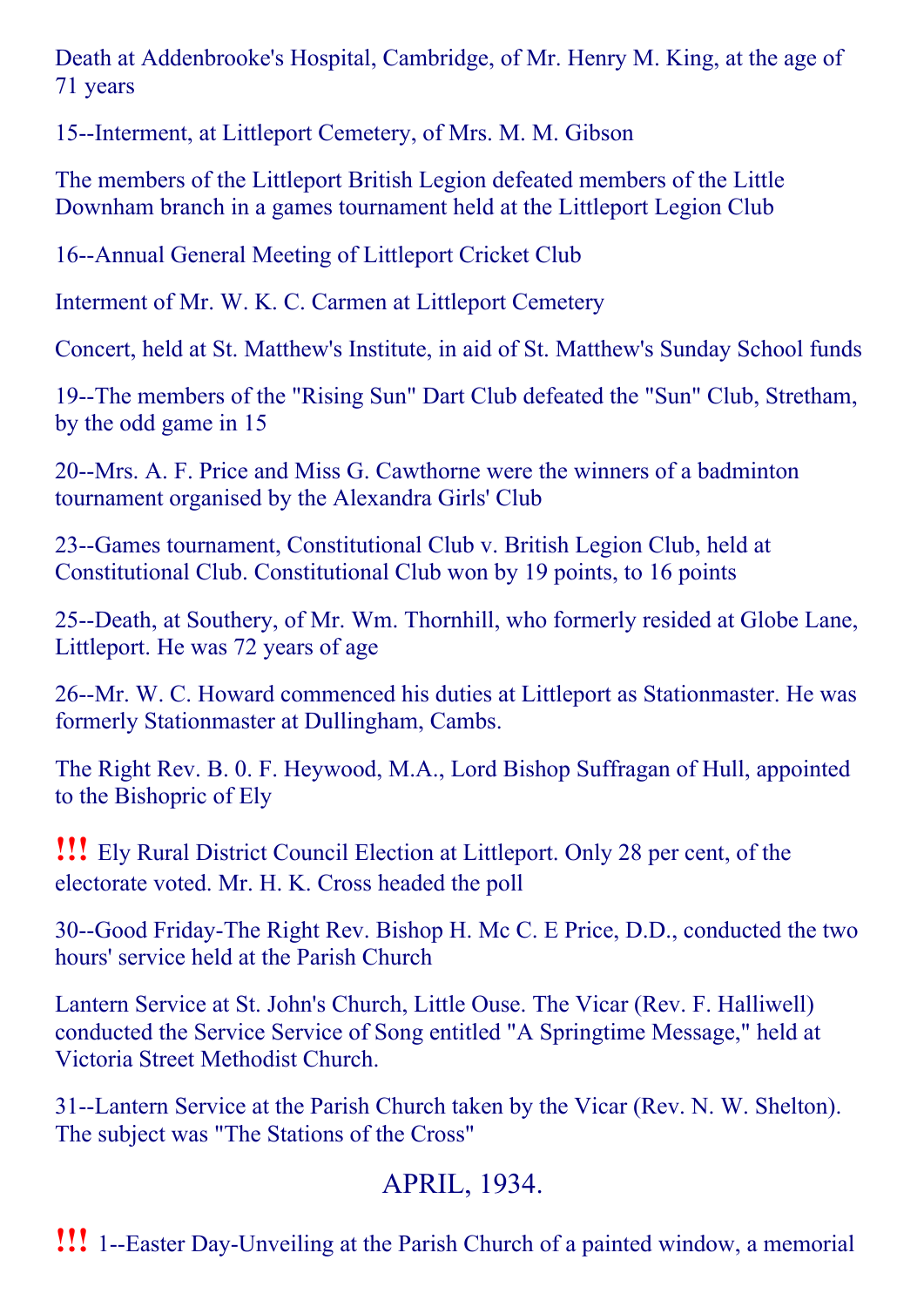to the late Mr. T. J. Mott, who was for many years Vicar's Warden. The subject of the window is St. George and the dragon

All services at Littleport St. Matthew's Church conducted by the Vicar (Rev. F. D'Ynza Brace)

Last P.S.A. service of session held at Victoria Street Methodist Church

!!! Another grand egg collection for Addenbrooke's Hospital at Little Ouse. The total number collected was 2,520

8--540 eggs collected at a Children's Service held in St. Matthew's Church, for Addenbrooke's Hospital

9--Annual meeting of Littleport Town Lands Charity. A credit balance of £159 was revealed

Members' night at monthly meeting of Women's Institute

11--District qualifying round of the Whist Competition, organised by the Isle of Ely Conservative Association, held at Constitutional Hal). The following qualified to play in the final at March:-Mrs. H. S. Rogers, Mrs. Houghton (Ely), Mr. W. H. Dade, Mr. D. Lancaster

Annual meeting of Littleport Amalgamated Friendly Societies' Charities' committee. It was revealed that £44 5s. had been handed over to various deserving causes during 1933

13--Twenty-first annual spring conference of the Ely group of Women's Institutes held at Little Ouse

Death, at Addenbrooke's Hospital, Cambridge, of Mr. William Shaw Eastwood, of Mill Pit Furlong, Littleport. He was 37 years of age

16--A lecture in connection with the League of Nations' Union given by Professor A. Davies at the Town Hall. The lecture was entitled "The International Situation."

Annual meeting of the Littleport Branch of the League of Nations' Union

19--Death, at Letter F Farm, Little Ouse, of Mrs. Eliza Ward. She was 85 years of age

22--Memorial Service to the late Mr. W. S. Eastwood held at the Methodist Church, Victoria Street

Recital of instrumental and vocal music given at the Parish Church in aid of the Bell Fund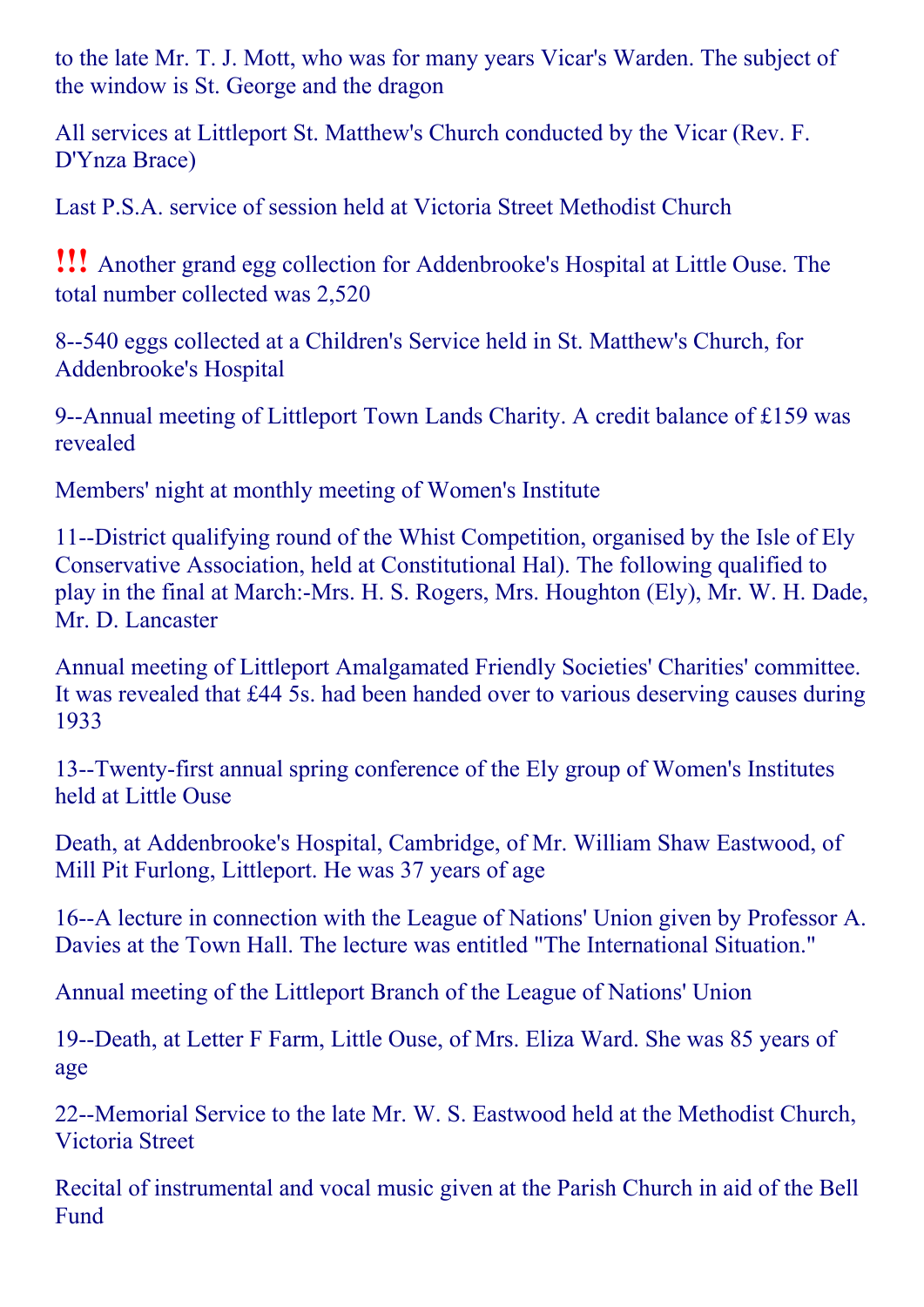**!!!** 24--Heavy thunderstorm at Littleport accompanied by shower of extremely large hailstones

25--Half-yearly meeting of the Littleport and Downham District Commissioners held at the Bell Hotel, Ely

"Women's Institute Jumble Sale held in the Constitutional Hall

**!!!** 28--Mr. C. Dye's house, 40, The Crescent, struck by lightning

!!! Boxing tournament held at Constitutional Hall. The brothers Bell, of Littleport, locally known as the fighting midgets, gave a splendid display in a three round contest

29--The Sunday evening service at St. John's Church, Little Ouse, took the form of a memorial service to the late Mrs. E. Ward

#### MAY, 1934.

1--Members of the Alexandra Girls' Club gave a very successful variety entertainment at the Constitutional Hall

Mothers' Union Festival held at Littleport St. Matthew

!!! Seven hen's eggs, three pheasant's eggs, three French and six English partridges' eggs found in one nest on Mr. J.L Luddington's White House Farm

5--Cricket-Littleport lost at home to Ely City 2nd XI. by 3 runs

8--Public meeting held in Town Hall to consider extending Littleport's lighting area

11--Death, at Addenbrooke's Hospital, Cambridge, of Mr. Violet Feltwell, of Brandon Bank, at the early age of 24 years

12--Red Cross Flag Day at Littleport. £13 10s. 1d. was realised

Cricket-Ely City 2nd XI. again defeated Littleport

Salvation Army gave a hearty welcome to Capt, and Mrs. Weaver, their new officers

14--Marriage, at Downham Market Parish Church, of Mr. Sidney Murfitt son of Mr. and Mrs. G. A. Murfitt, of Millfield, Littleport, to Miss Olive Buckenham, of Downham Market

Littleport Girl Guides gave the entertainment at a meeting of Women's Institute

15--Bowls-City of Ely defeated Littleport. Scores, Ely 88, Littleport 55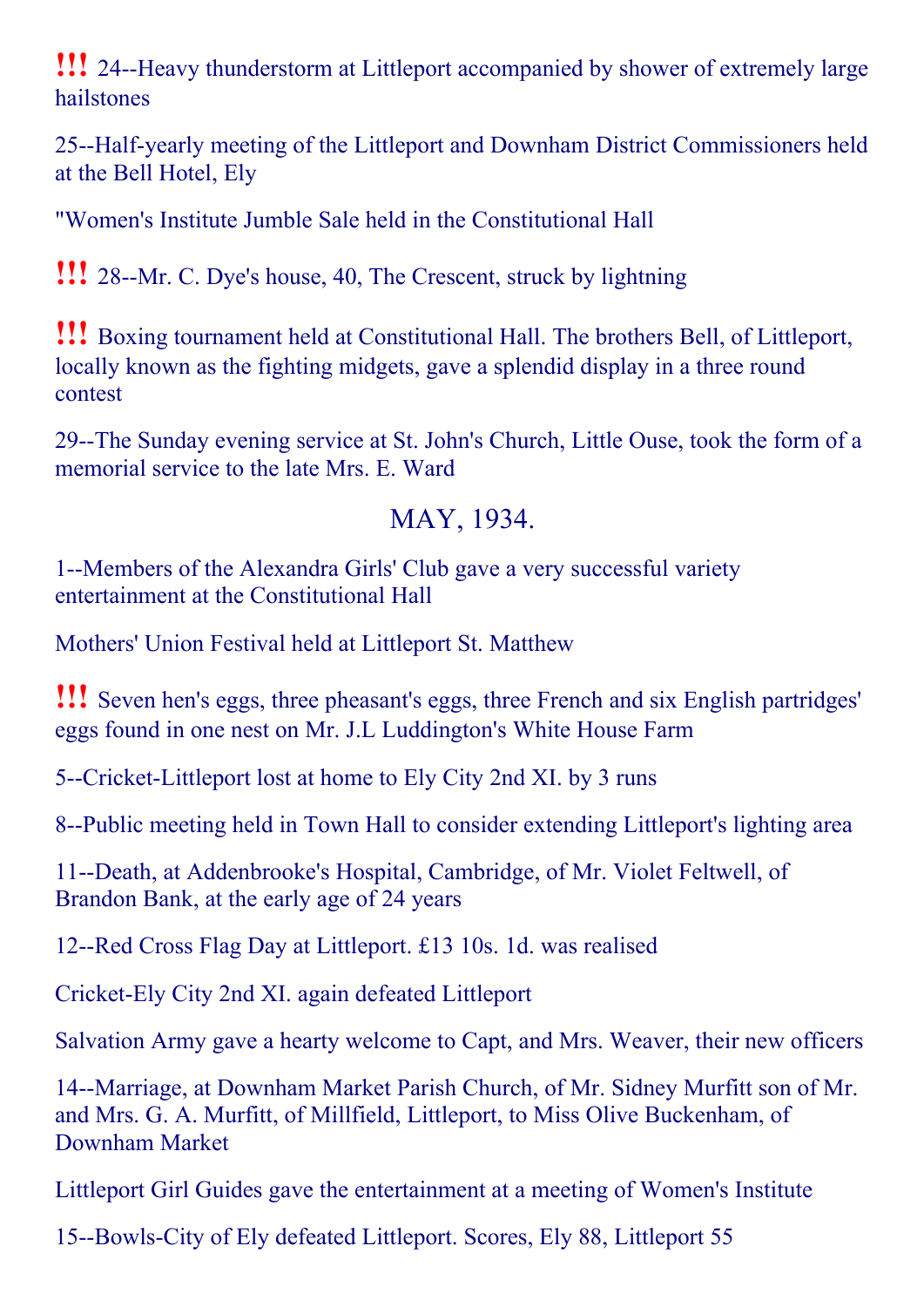19--Mr. J. H. Martin returned as county representative on the Regional Committee under the Milk Marketing Scheme. He was returned unopposed

Cricket-Littleport narrowly defeated at Soham

Mr. Jubal Whetstone won the final match of the billiards competition for the British Legion County Challenge Cup. The match was played at Waterbeach

20--Rev. F. Halliwell, M.A., Vicar of Little Ouse, preached at Littleport Parish Church His subject was "The work of the S.P.G. in Canada."

21 American tennis tournament held on the Liberal tennis courts. Miss Griffiths and Mr. J H. Cox were the winners

23--Confirmation Service at Littleport Parish Church conducted by the Rt. Rev. Bishop H. Mc C. E. Price, D.D., of Ely. There were 25 candidates

Marriage, at Lambeth Register Office, London, of Mr. Geoffrey Fox, son of Mr. and Mrs. Wm. Fox, of New Road, Littleport, to Miss Irene Barr, of Brixton, London

24--Death, at the Tower House, Ely, of Mr. Simon Sparrow, lately of No. 10, Ten Mile Bank. He was 91 years of age

26--Cricket-Littleport defeated at home by Soham Grammar School

29--Bowls-Littleport defeated Southery by 16 points

30--Littleport Church Garden Fete, held in the Vicarage grounds, attracted a large crowd. The effort realised £52 which was devoted to the Bell Fund

30--British Legion Club-Mr. R. H. Thompson won the billiards shield given by Messrs. Greene King  $&$  Sons, Ltd. Mr. S. H. Stimpson was the runner-up

31-Final of tennis tournament in connection with the Parish Church garden sale played at "The Limes." Miss Willett and Mr.J. Register were the winners Final round of the Henry Thompson Billiards Cup won by Mr. Albert Sparrow at the Constitutional Club

#### JUNE, 1934.

2--Cricket-Littleport defeated Prickwillow on Highfield by 16 runs

3--Victoria Street Methodist Sunday School Anniversary

6--Alexandra Girls' Club annual garden fete. Mrs. L. V. Daniels, of Ely opened the fete

Littleport St. Matthew's Mothers' Union Outing to Felixstowe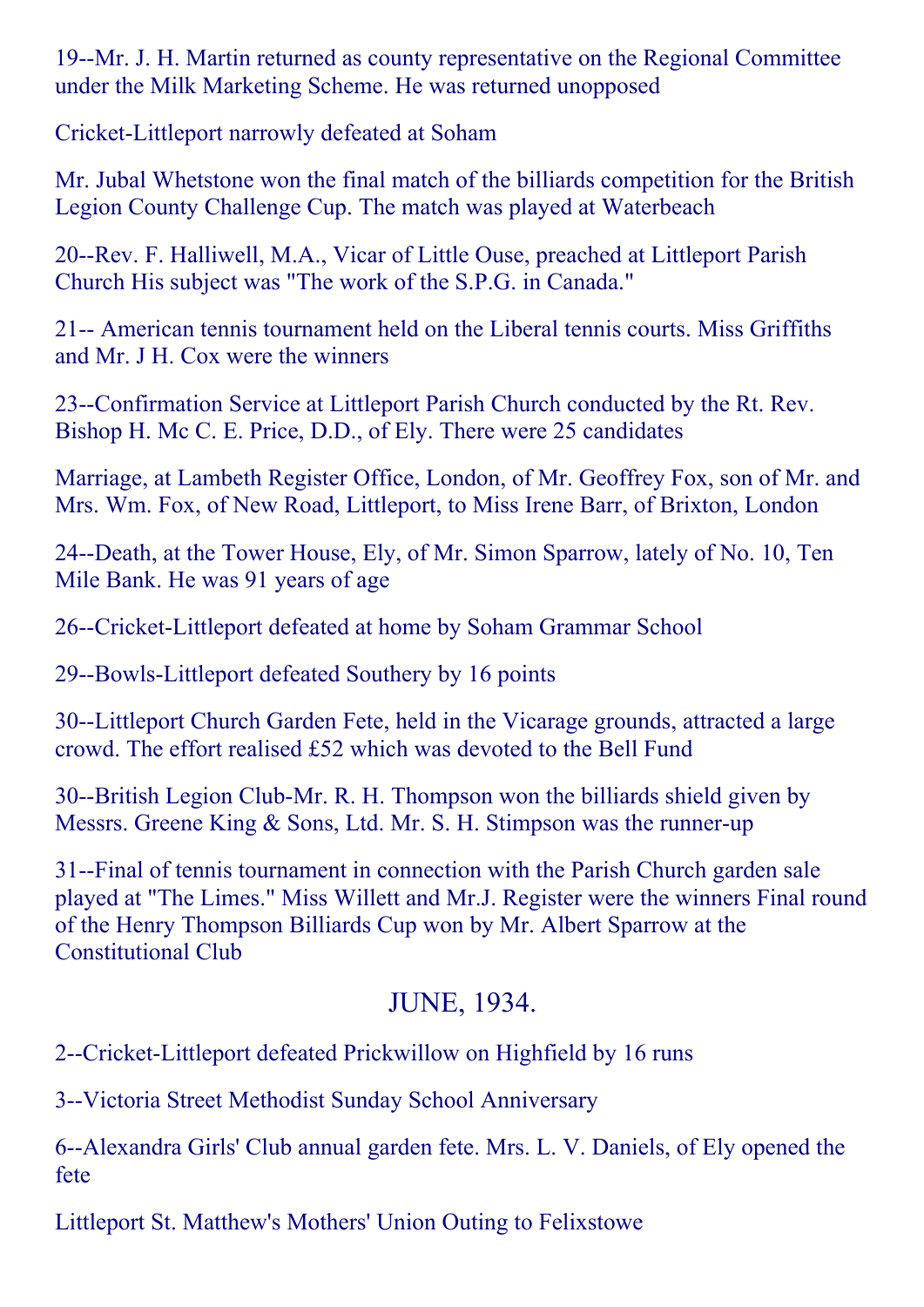7--Death, at the Tower House Infirmary, Ely, of Mr. James Germeney of Rack Fen. He was 81 years of age.

9--Cricket-Littleport heavily defeated by Soham on the Highfield ground

Collection for the National Institute for the Blind, organised by Miss E. Morton, realised £11 14s.

11--Monthly meeting of Women's Institute. Mrs. Laws was presented with a certificate for quilting, gained at the Women's Institute Exhibition at Wisbech

13--Annual Littleport St. John's Methodist Church garden fete held in the garden of Mr. and Mrs. J. H. Adams' house. The fete yielded about £25

17--Death, at Addenbrooke's Hospital, Cambridge, of Mr. Frank Towler, of Littleport. Mr. Towler's death was the result of sustaining a scratch on the thumb while engaged in the erection of a post and wire fence

18--Tennis-Littleport "Imps" defeated Ely Old Tree by 13 sets to 2

20--Verdict of "accidental death" returned at the inquest on Mr. Frank Towler, held at Addenbrooke's Hospital

Littleport St. Matthew's garden fete opened by Mrs. W. G. T. Macfie. The proceeds amounted to £66 5s.

29--Tennis-Little Downham defeated Littleport Imps by 9 sets to 7

30--Cricket-Littleport defeated by Stoke Ferry at Littleport

Tennis tournament arranged by Miss Peacock in aid of Parish Church funds realised £9 10s.

#### JULY, 1934.

1124th Anniversary of St. John's Methodist Sunday School

4--Tennis-Ely Old Tree heavily defeated Littleport "Imps"

8--Rev V.H.E. Ritson preached at the annual flower service held at the Parish Church

Salvation Army Sunday School anniversary conducted by Capt. Weaver

9--Monthly meeting of women's Institute took the form of an open-air whist drive. It was held in the garden of "Glenwood" by kind permission of Mrs. F. Morton

11--Annual excursion of the united Sunday Schools to Hunstanton

14--Cricket-Littleport defeated at Prickwillow by 51 runs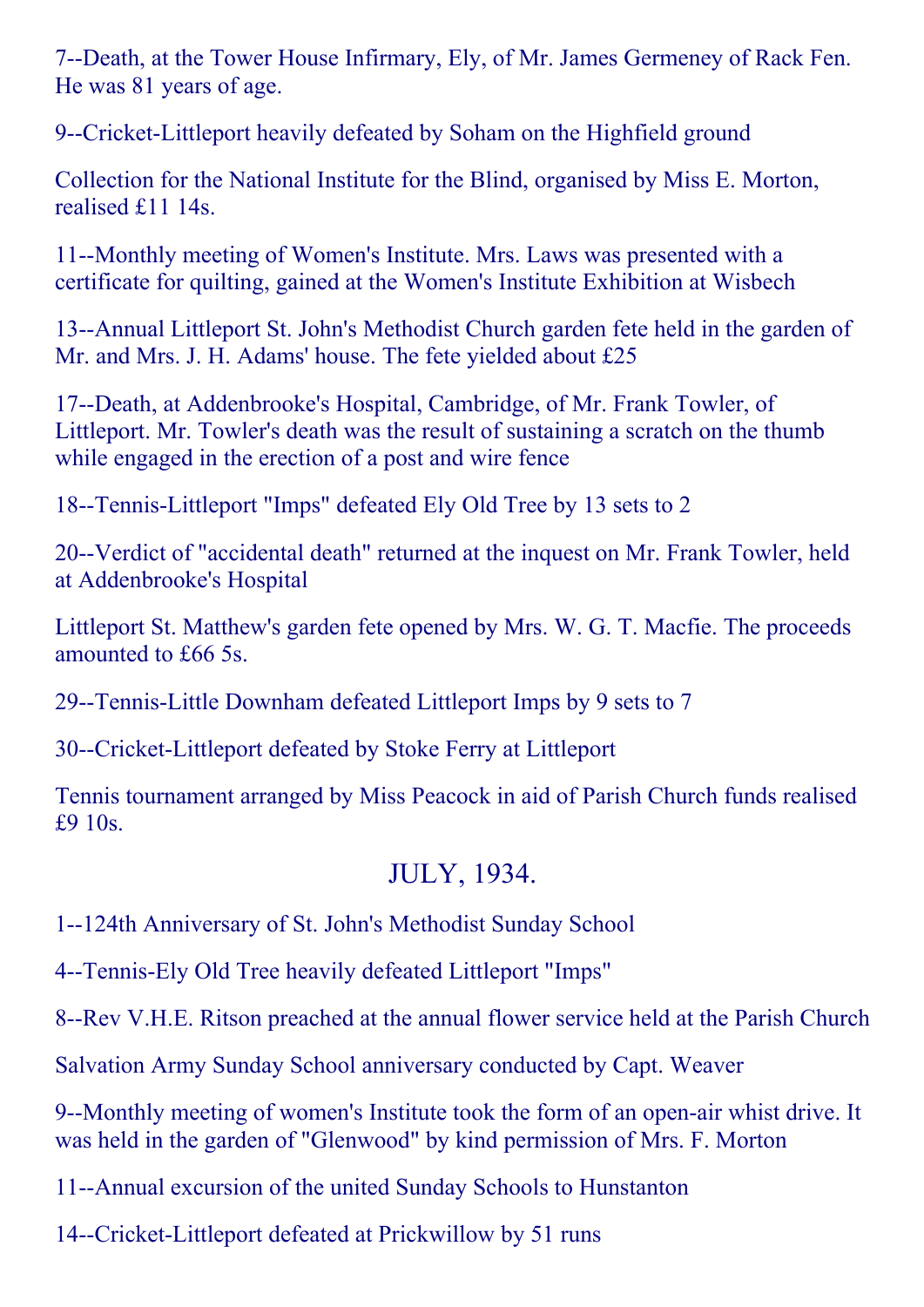Death of Dr. P. A. Hendley

Members of the Snipe & Partridge Outing Club spent the day at Southend

15--Half-yearly meeting of the Wisbech District Independent Order of Oddfellows (Manchester Unity) held in the Town Hall. Nearly 70 delegates from 22 lodges attended

Annual Rally of Boy Scouts and Wolf Cubs, organised by the Ely and District Boy Scouts' Association, held at Highfield. The 1st Littleport Troop were the winners of the fire-lighting competition

Angling match at Littleport for the Littleport Angling Championship Trophy (given by Mr. W. Bonavia Hunt). Mr. J. H. Cox was the winner and Mr, C. Germeney second

21--Cricket-Littleport defeated on Highfield by Chatteris 2nd XI.

23--Amalgamated Friendly Societies' Annual Parade

25--51st Annual Show of Littleport Horticultural  $&$  Foal Show Society. There was a splendid entry of high class exhibits in the foal section

26--Littleport Swimming Club's annual water sports held in the river, near Sandhill Bridge. L. Lord (Cambridge S.C.) won the Cup

27--Members of the Highfield Mission Boom and Ouse Bridge Women's Meetings entertained to tea in the gardens of Highfield House by Mrs. H. J. Martin and Mrs. Heber G. Martin

28--Cricket-Littleport gained splendid victory at Stoke Ferry

Tennis --Littleport "Imps" defeated Stretham by 10 sets to 4

30--Bi-monthly meeting of Town Lands Charity. Messrs. Ambrose & Son's (Ely) tender of £658 for the erection of the new houses in Hempfield Place was accepted

# AUGUST, 1934.

3--Bowls-Littleport defeated by 39 woods at Isleham

18--Death of Mrs. Mary Jane Pain, wife of Mr. Aaron Pain, of Ashborne House Farm, Warwick. Mr. and Mrs. Pain lived at Whitehall Farm, Lynn Road, Littleport, for several years, removing there from to Warwick about the year 1888. Mrs. Pain was 81 years of age

19--Littleport Angling Club held their annual match for the Wood-Barrett Cup. Mr. J. S. Willson was the winner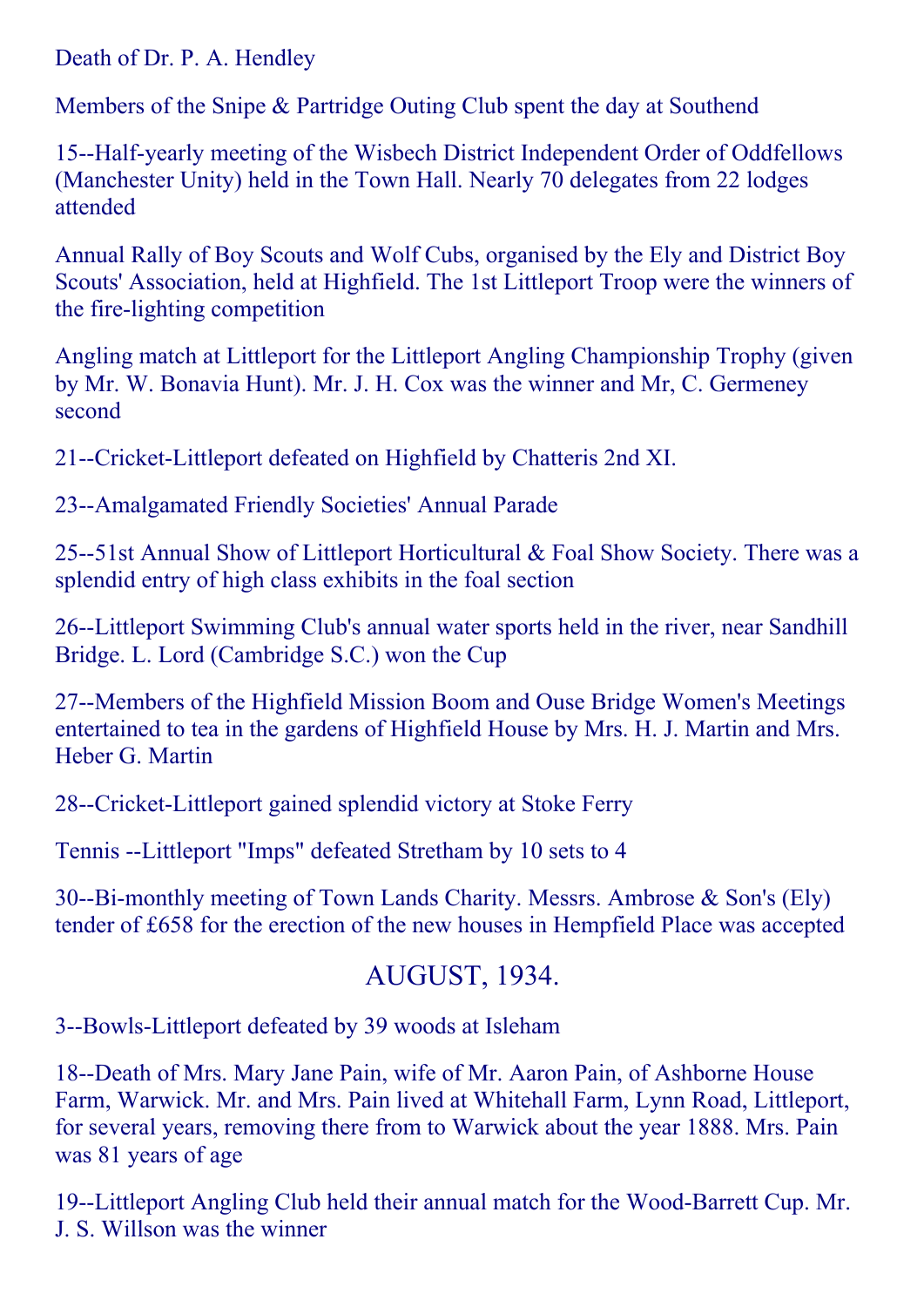20--Marriage, at St. Mary's Church, Ely, of Mr. E. H. H. Tuckett, of Cambridge, and Miss H. V. M. M. Glenfield Martin, elder daughter of the late Dr. Glenfield Martin, of Littleport, and of Mrs. Glenfield Martin, of Ely

22--Bowls-Littleport entertained and defeated Ely City.

Choir Boys annual outing. They spent the day at Yarmouth

26--Rev. N. W. Shelton, Vicar of Littleport, took evening service at St. John's Church, Little Ouse, and the Rev. F. Halliwell, Vicar of Little Ouse, preached at the evening service at Littleport Parish Church

**!!!** 27--Re-hanging of Parish Church bells commenced

28--Bowls-Littleport defeated Haddenham by 13 woods

29--Death, at Addenbrooke's Hospital, Cambridge, of Mr. Elgie Fordham, of 35, Victoria Street, after only a short illness

31--19 members of the 1st Littleport Troop of Boy Scouts journeyed to Heacham to spend eight days under canvas. Scoutmaster C. J. E. S. Fendick was in charge

## SEPTEMBER, 1934.

1-2--Brigadier and Mrs. Newton, of the Salvation Army Divisional Headquarters at Norwich, paid a visit to Littleport and took part in all the week-end services Weekend meetings of the Full Gospel Mission Hall, Camel Road, conducted by Mrs. Willson, of Burwell

Marriage, at St. John's Church, March, of Mr. Ernest Metcalfe, of Littleport, and Miss E. E. Smith, of March

Marriage, at St. John's Church, Bures, Essex, of Mr G. W. Tabeart, eldest son of Mr. and the late Mrs. J. W. Tabeart, of Hempfield Place, Littleport, and Miss Florence M. Springett, of Bures

**!!!** 8--1st Littleport Troop of Boy Scouts returned from their first camp at Heacham

9--Harvest Thanksgiving Services held at St. John's Methodist Church. The newlyappointed Circuit Superintendent Minister, Rev. G.H.Ryves, of Ely, gave the addresses

10--Monthly meeting of Women's Institute. Mrs. Clifton gave a demonstration of raffia slipper making

**!!!** 12--Special meeting of Parochial Church Council. It was decided to have the Church clock and the Church cleaned and to obtain new ropes for the bells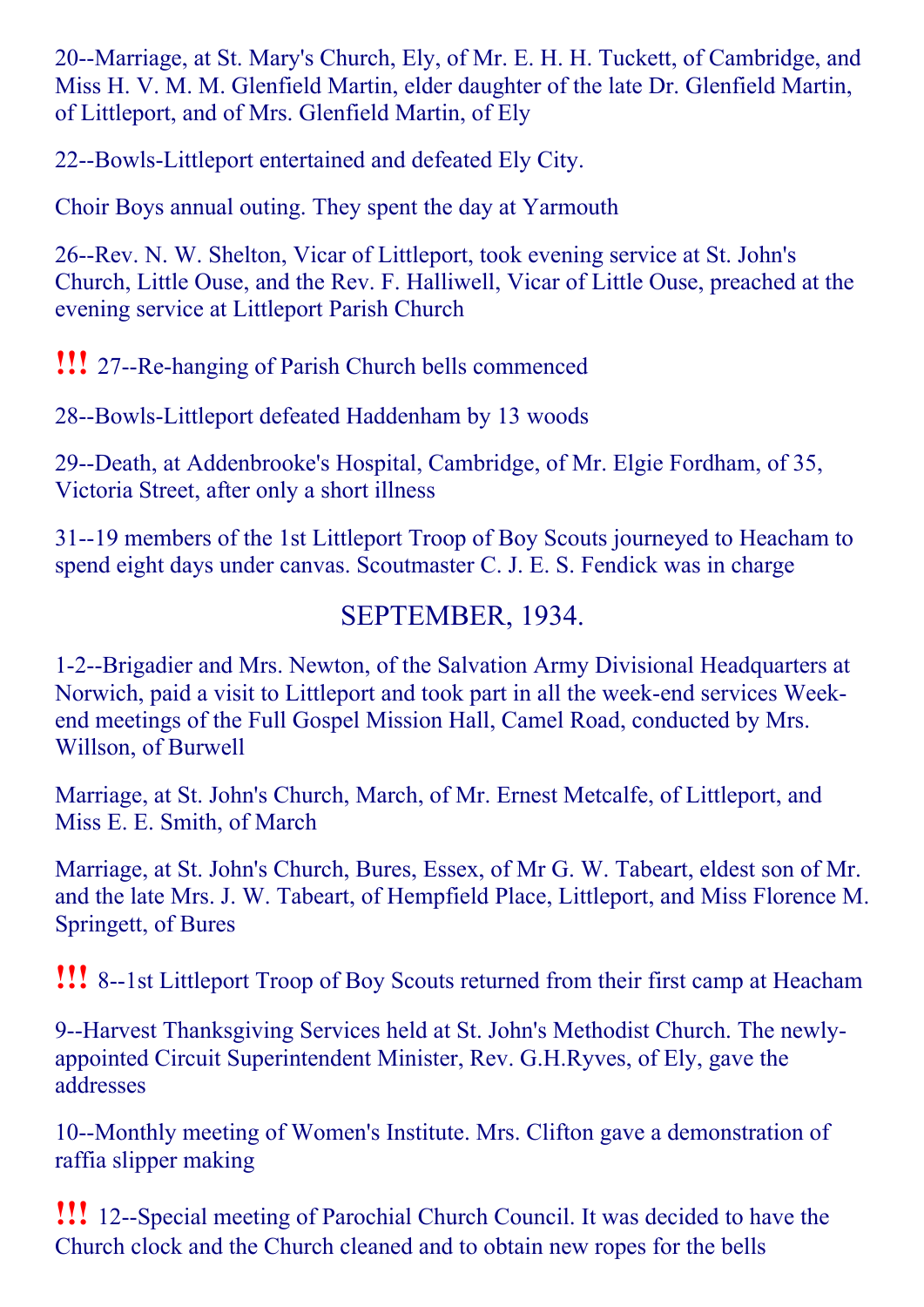13--Juvenile Water Sports held at Littleport Swimming Bath. The prizes were provided by Mr. F. R. Hannent and the Swimming Club

Harvest Thanksgiving Services held at St. Crispin's Mission

15--Littleport British Legion Band took part in a band contest at Skegness. They were only one point behind the winners of their section

**!!!** 16--Thanks-giving Service for re-opening of the bells held in Parish Church Harvest Thanksgiving Services held at St. Mary the Virgin, Dairy Houses. The Rev. P. P. Hopkinson, of Ely, was the preacher

Mildenhall Road Methodist Church Harvest Festival Services held. The preacher was Mr. A. Dunham, of Ely

17--Mr. W. F. C. Garthwaite, prospective Conservative Candidate for the Isle of Ely, addressed an open-air meeting at Littleport.

!!! Films were shown dealing with the record of the National Government by means of a day-light cinema van

19--Rev. W. F. Buttle, Rector of Chesterton, Peterborough, conducted Harvest Festival Service at Parish Church

20--Harvest Festival Services commenced at Littleport St. Matthew's Church. Beautiful singing was rendered by the choir of Great St. Mary's Church, Cambridge

21--Harvest Festival Services commenced at St. John's Church, Little Ouse

22--Death, at Dickleburgh, Norfolk, of Mr. Solomon ("Tom") Bye. Mr. Bye, who was 61 years of age, was born in Littleport, where he commenced his career as a teacher. In April, 1897, he was appointed headmaster of the Fen and Dairy Houses School. A. few years later he took up a head teachership at Dickleburgh

23--Salvation Army Harvest Thanksgiving Services held. All the services were extremely well attended

!!! Harvest Thanksgiving Services continued at the Parish Church. The new stained glass window, installed in memory of the late Mr C. C. Defew, was unveiled

Harvest Festival Services continued at St. Matthew's Church

Harvest Thanksgiving Services at Victoria Street Methodist Church, Mr. J. W. Wilson, of Murrow, was the special speaker

Presentation made to Mr. George Fuller at a meeting of Addenbrooke's Hospital Contributory Scheme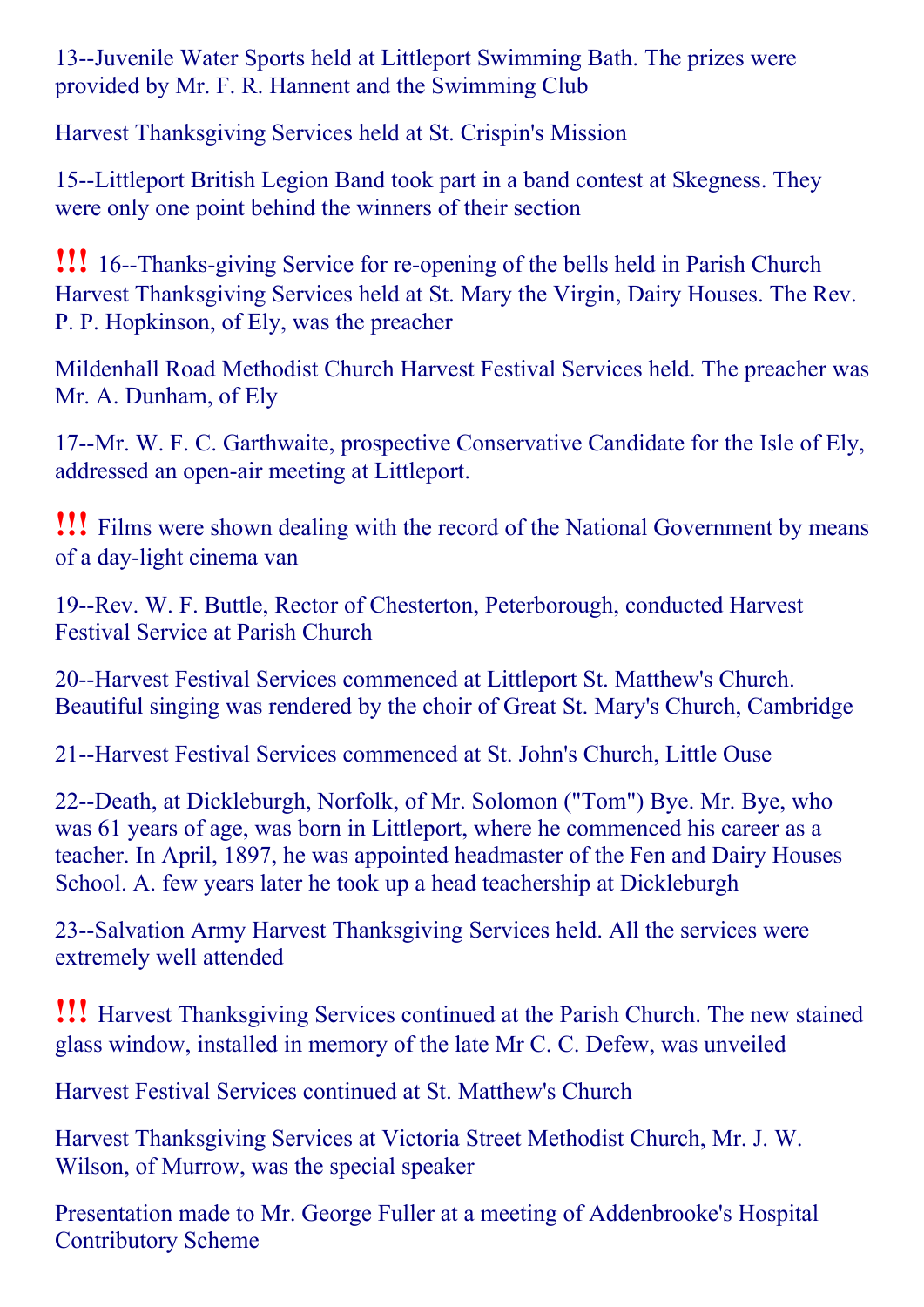Harvest Festival Service continued at St. John's Church, Little Ouse

26--Rev. F. B. Horsey took up his appointment as Curate in the parish of Littleport. He succeeded the Rev. T. Aurelius

Meeting of Littleport Parish Council. Mr. E. Cross was elected to the council as a successor to the late Dr. Hendley

140 Old Age Pensioners entertained to tea and a concert by members of the Women's Institute

29--Marriage, at Welney Parish Church, of Mr. Sidney A. Hines, of Littleport, and Miss F. M. Watson, of Hundred-foot Bank, Welney

#### OCTOBER, 1934.

1--Marriage, at Bexhill-on-Sea, of Mr. E. A. Harris, of Bexhill-on-Sea, and Miss Cecily Padget, youngest daughter of Mr. & Mrs. Charles Padget, of Victoria Street, Littleport

**!!!** 3--Social for members of the Alexandra Girls' Club and their friends held at Alexandra Hall. The newly-appointed Lady Superintendent (Mrs. Wordsworth Wells) who is a great grand-daughter of the poet, William Wordsworth, acted as M.C. for games and dancing

7--First of a series of "Sing-Songs" held in the Town Hall British Legion Band paraded the town and gave an evening open-air concert in an effort to raise money in aid of the Lord Mayor's Appeal Fund in connection with the Gresford Colliery disaster. The effort realised £18

8--Unveiling, at Kilburn Grammar School, N.W., of a portrait, in oils, of Mr. Wilfred Bonavia Hunt, M.A., by the Lord Bishop of London. Mr. Hunt, who now resides at "Anglebay" Littleport, was a former headmaster of that famous school

**!!!** Completion of the re-gilding of the hands and figures of the Parish Church Clock

10--Special performances given in the Empire Cinema on behalf of local Charities. The organisers were Messrs. Crickett & Higgins, proprietors of the cinema, and the Amalgamated Friendly Societies' Charities Committee

15--Women's Institute monthly meeting. A lecture was given by Mr Montague Phillips, F.L.S., relief lecturer to the Natural History Museum, London, on "The early life and ways of young animals"

16--£2 5s. sent to "Daily Mirror" fund for distressed miners' families at the Gresford